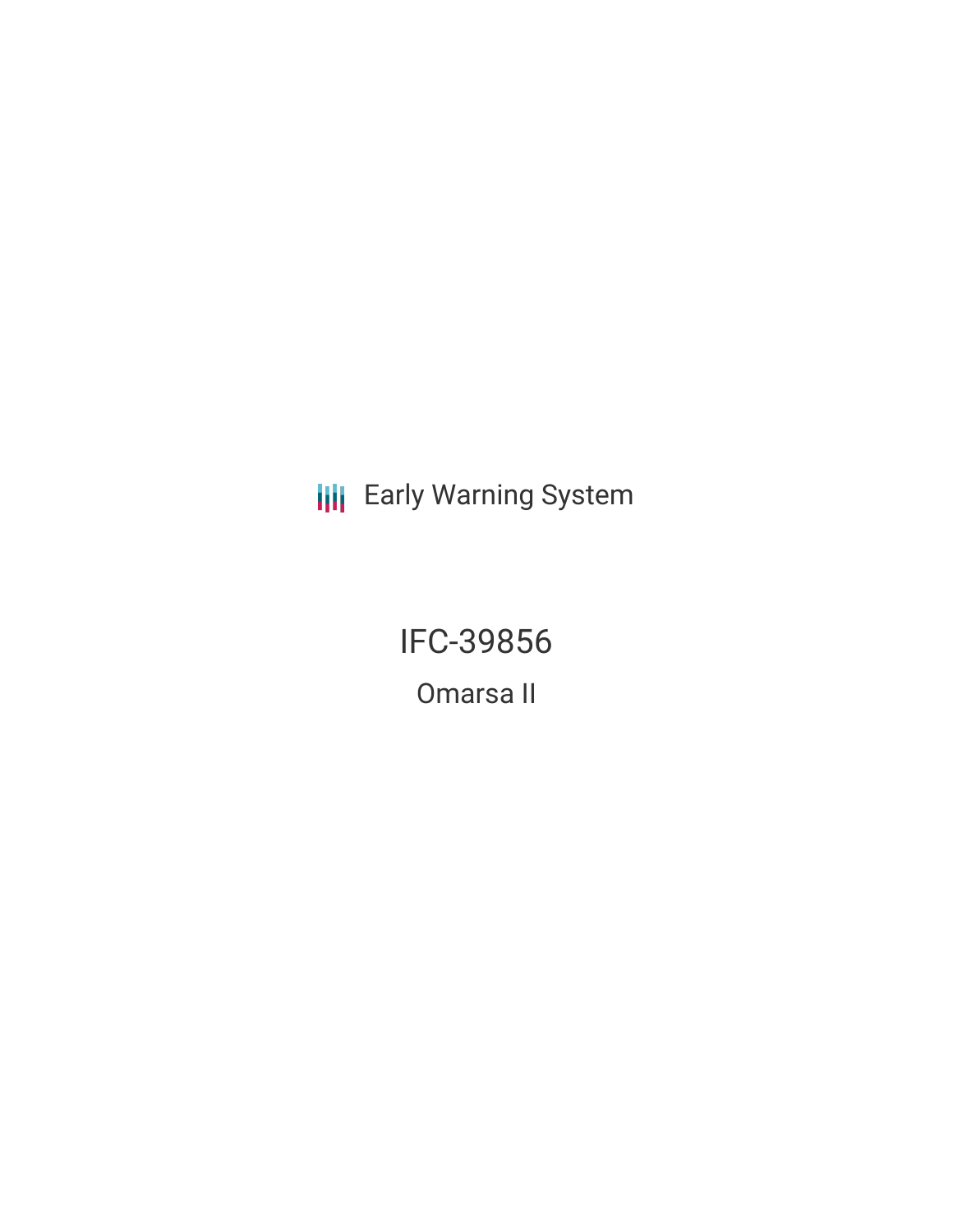# **Quick Facts**

| <b>Countries</b>              | Ecuador                                                  |
|-------------------------------|----------------------------------------------------------|
| <b>Specific Location</b>      | Guayas Province, locality of Duran                       |
| <b>Financial Institutions</b> | International Finance Corporation (IFC)                  |
| <b>Status</b>                 | Proposed                                                 |
| <b>Bank Risk Rating</b>       | B                                                        |
| <b>Voting Date</b>            | 2017-08-25                                               |
| <b>Borrower</b>               | Operadora y Procesadora de Productos Marinos Omarsa S.A. |
| <b>Investment Type(s)</b>     | Loan                                                     |
| <b>Loan Amount (USD)</b>      | $$8.00$ million                                          |
| <b>Project Cost (USD)</b>     | \$13.00 million                                          |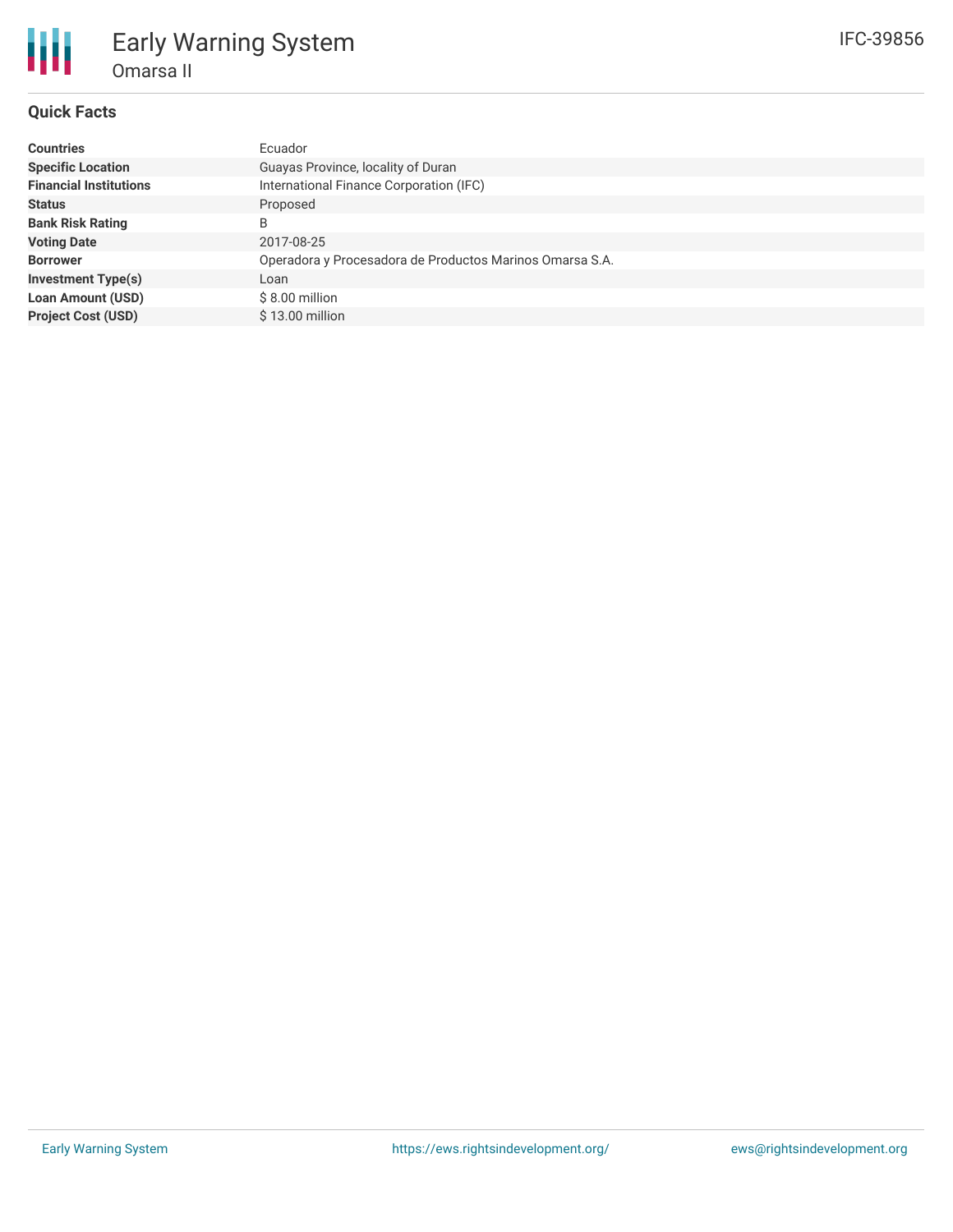# **Project Description**

The project will expand and upgrade operations of Operadora and Procesadora de Productos Marinos, Omarsa S.A. ("Omarsa" or "the Company"), one of the leading integrated shrimp producers and processors in Ecuador. The Project involves the construction and development of the "Las Brisas" plant in the locality of Duran, in the Guayas province in Ecuador. All Omarsa's operations are located in the Guayas province in Ecuador. The processing facility is located in Duran whereas the three farm facilities are located in Guayaquil.

Expected Development Impact

- Export-oriented sector development. The Project will contribute to the development of a competitive export oriented sector with extensive linkages throughout the value chain that is key for Ecuador's economy.

- Private sector development. IFC's funding will support further professionalization of a family-owned business as it grows into one of the sector's regional leaders.

- Job creation. Omarsa currently employs about 2,950 people. The expansion will create significant direct and indirect employment opportunities.

- Access to health. As a result of the Project, more families will have access to health support provided by the Company.

- Tax generation. The Project will increase tax generation for the government.

IFC's Expected Role and Additionality

- Stamp of approval. IFC's involvement will enhance the profile of a medium-sized family owned company and allow it to further capitalize on its recent first Aquaculture Stewardship Council-certified shrimp company status.

- Long-term financing. IFC will provide tailer-made long-term financing that is not readily available locally in competitive terms. E&S standards setting. IFC will support Omarsa to further improve its environmental and social standards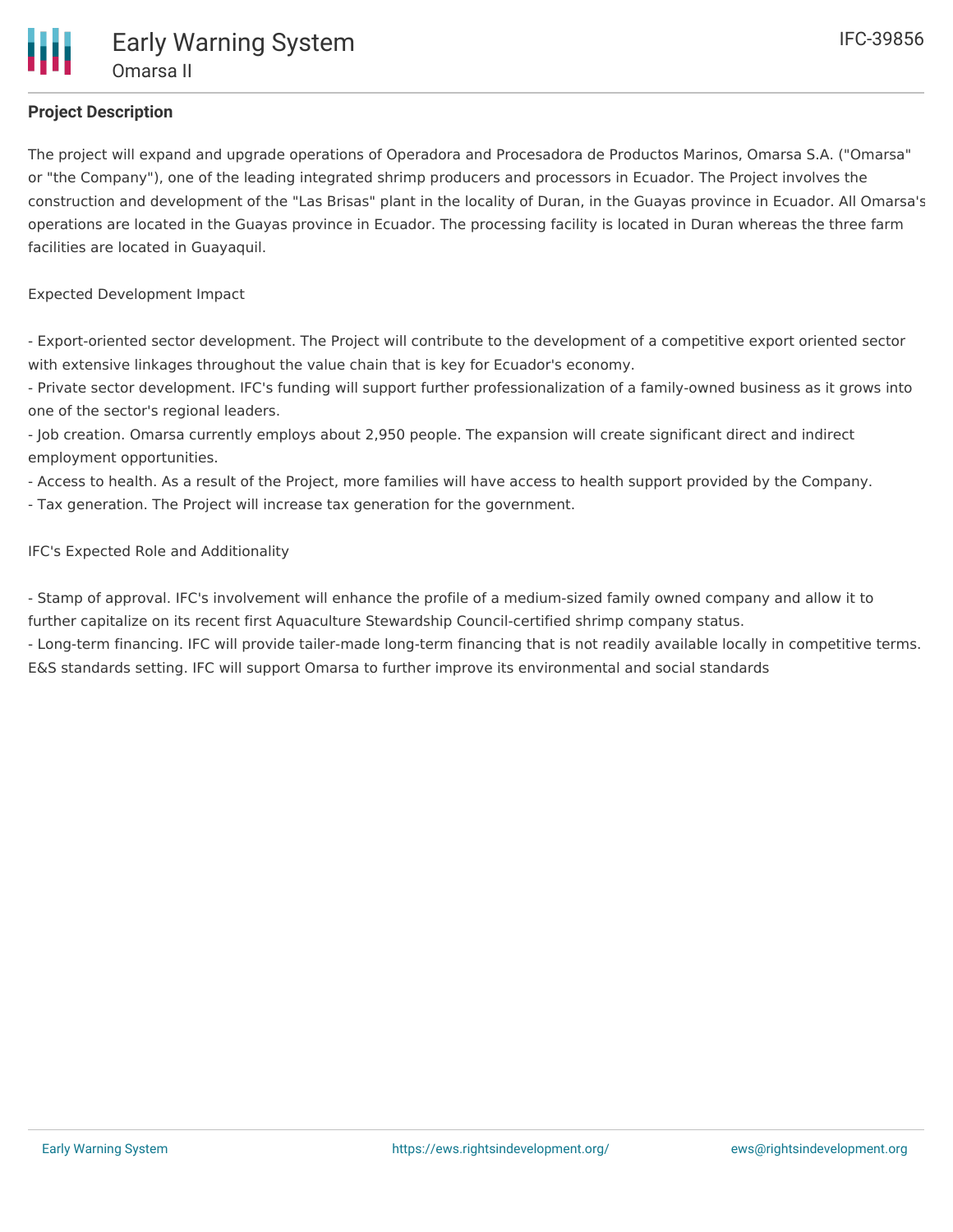

## **People Affected By This Project**

Export-oriented sector development. The Project will contribute to the development of a competitive export oriented sector with extensive linkages throughout the value chain that is key for Ecuador's economy.Private sector development. IFC's funding will support further professionalization of a family-owned business as it grows into one of the sector's regional leaders.Job creation. Omarsa currently employs about 2,950 people. The expansion will create significant direct and indirect employment opportunities.Access to health. As a result of the Project, more families will have access to health support provided by the Company.Tax generation. The Project will increase tax generation for the government.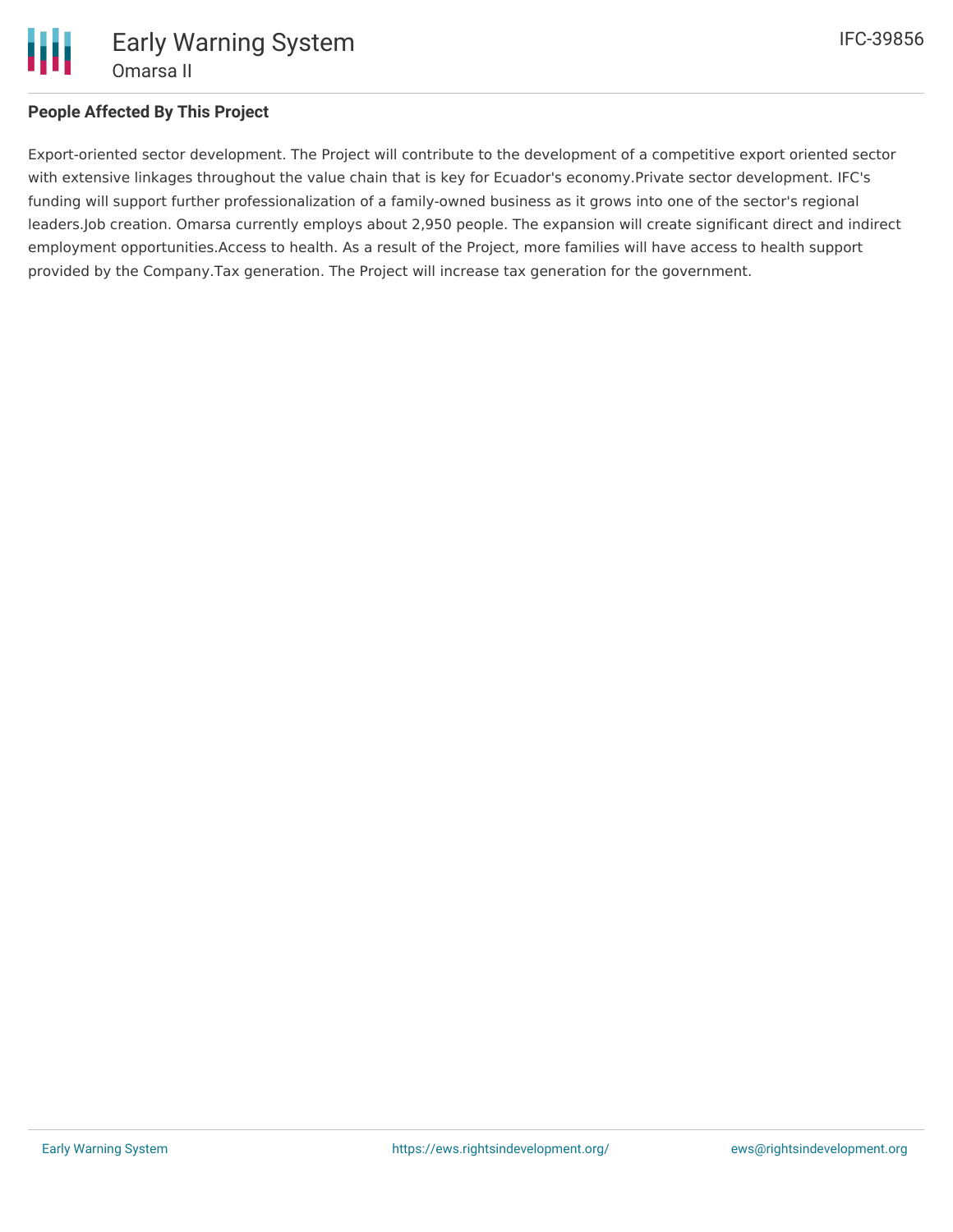#### **Investment Description**

• International Finance Corporation (IFC)

The Total Project cost is estimated at US\$13 million. The proposed financing is a US\$8m A loan for IFC's own account.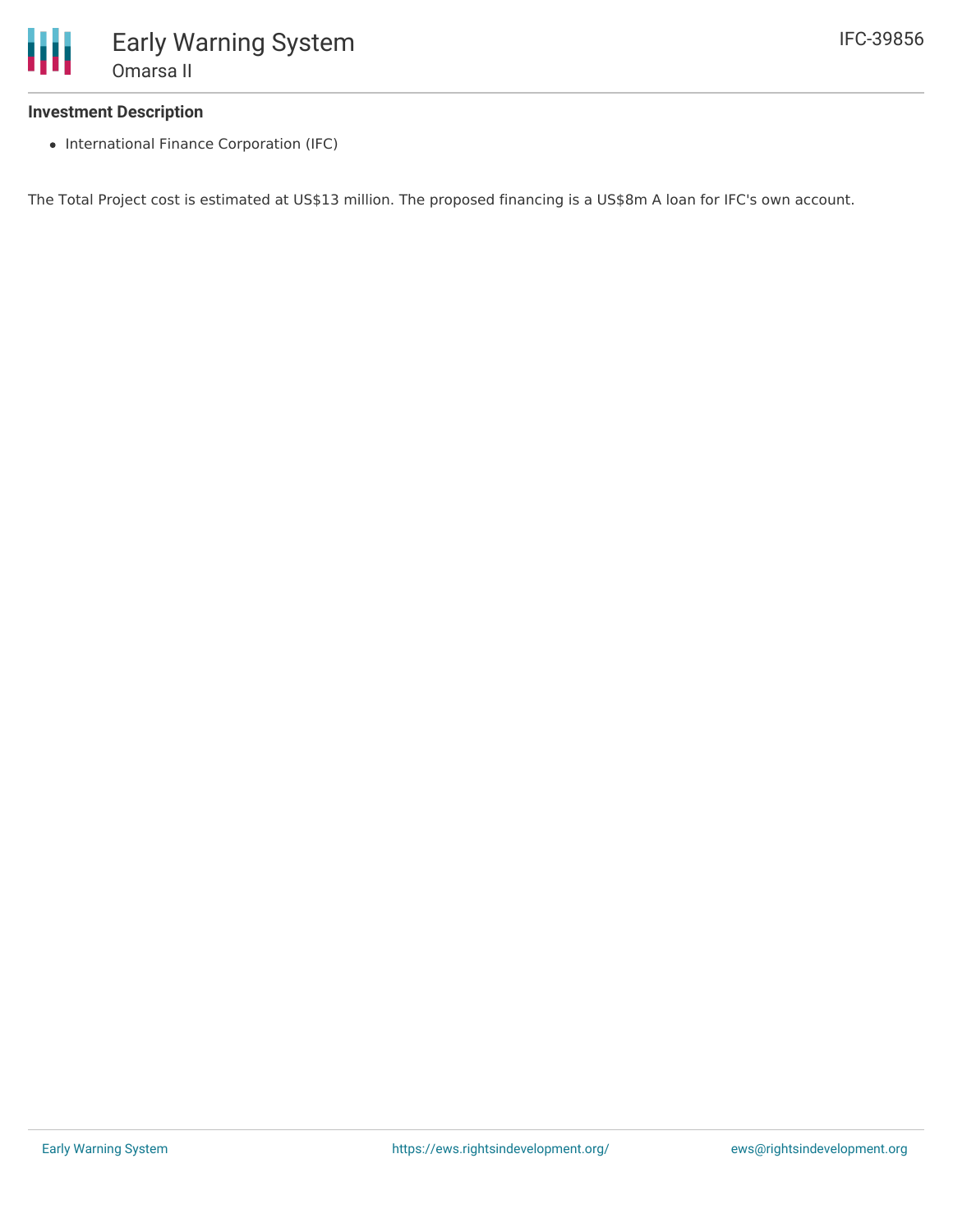### **Contact Information**

### CONTACT

For Inquiries About the Project: Operadora y Procesadora de Productos Marinos, Omarsa S.A. Sandra Pardo CFO +593 4 371 3035 www.omarsa.com.ec/index.php/es/

For Inquiries and Comments About IFC: General IFC Inquiries IFC Communications 2121 Pennsylvania Avenue, NW Washington DC 20433 Telephone: 202-473-3800 Fax: 202-974-4384

Local Access for Project Documentation: Lotización Industrial Al Rio Solar 3. Guayas - Durán, Ecuador

ACCOUNTABILITY MECHANISM OF IFC

The Compliance Advisor Ombudsman (CAO) is the independent complaint mechanism and fact-finding body for people who believe they are likely to be, or have been, adversely affected by an IFC or MIGA- financed project. If you submit a complaint to the CAO, they may assist you in resolving a dispute with the company and/or investigate to assess whether the IFC is following its own policies and procedures for preventing harm to people or the environment. If you want to submit a complaint electronically, you can email the CAO at CAO@worldbankgroup.org. You can learn more about the CAO and how to file a complaint at http://www.cao-ombudsman.org/